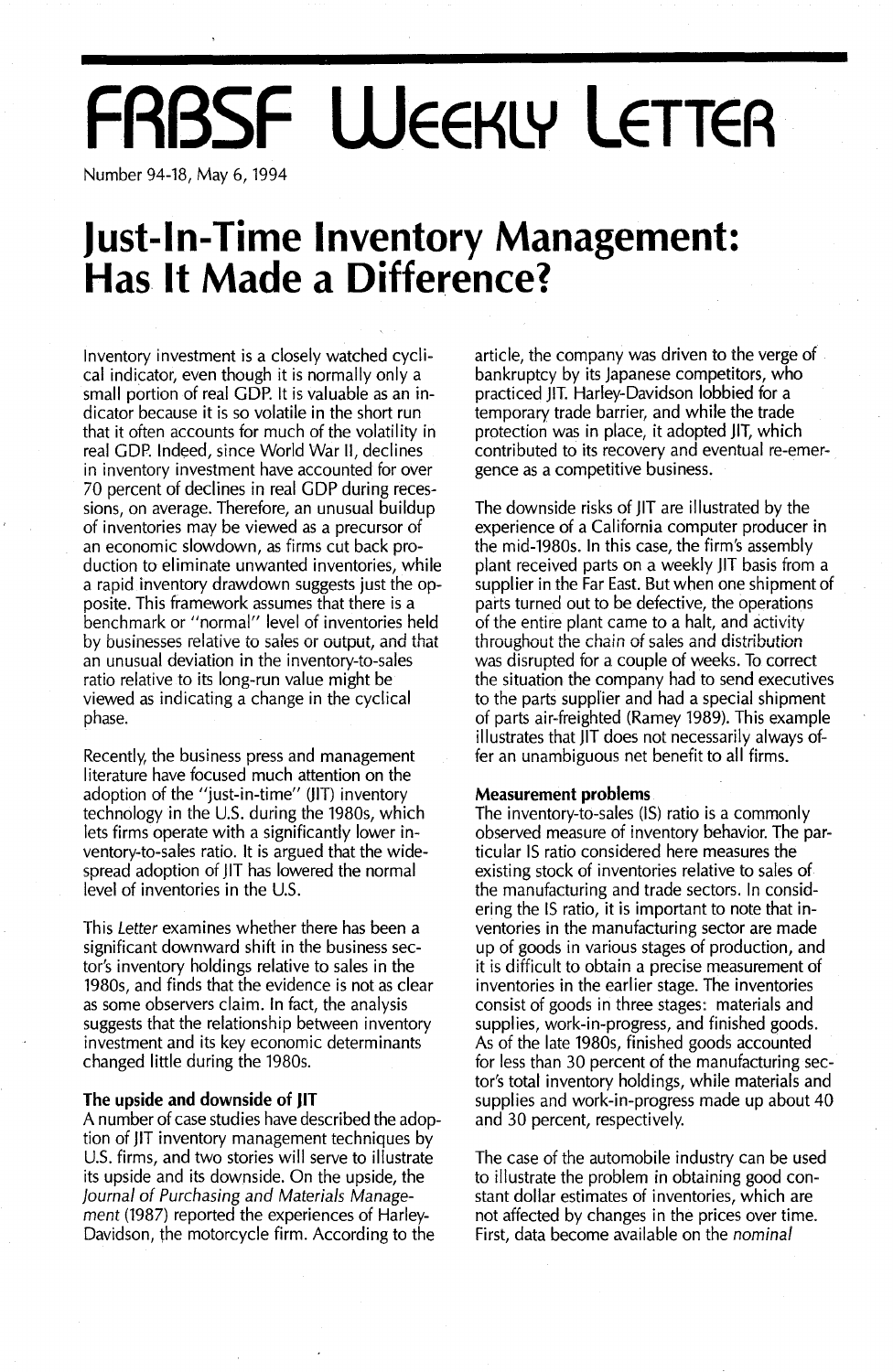## **FRBSF**

values of the inventories in each stage of production. To arrive at the constant dollar values, the proper price deflator must be applied to the nominal values. This step is particularly difficult for inventories in the earliest stages of produc~ tion-materials and supplies. For the auto industry these inventories consist of items such as tires, metal frames, and computer chips. To measure the constant dollar value of such diverse items accurately, the price deflator must incorporate individual input factor prices, as well as their share in the total stock of materials and supplies. The necessary information on the mix of input factors in producing a particular product is rather limited. As a consequence, analysts use "inputoutput" tables, which show how much and what type of input factors typically are required to produce a particular type of output.

#### New vs. old measures of the IS ratio

In early 1993 the Bureau of Economic Analysis released a benchmark revision to the inventory and sales data. The revision had an important effect on estimates of the IS ratio data, as illustrated in Figure 1. The revised is ratio is measured in 1987 dollars, and it reflects the input-output table as of 1982, whereas the pre-revision IS ratio was based on the input-output table of 1967, and is measured here in 1982 dollars. Both the new and the old measures show similar cyclical patterns. They rise markedly just before business cycle peaks; they continue to rise during subsequent contractions (shaded periods in Figure 1), and then they tend to fall in expansions.

#### Figure 1 Manufacturing IS Ratios



During the second half of the 1980s, however, the two measures exhibit different patterns with regard to the secular trend. The ratio measured in 1982 dollars shows a sharp decline in the late 1980s, suggesting shift in the *levels* of inventories. This would support the view that JIT is playing a big role in inventory management. However, a downward trend is less obvious in the revised data.

Part of the explanation for the upward revision in the IS ratio in the 1980s is that, since the revised input-output table is more detailed, it better reflects the technology components in the production mix. Integrated computer chips, for example, common in today's automobiles, were not used in cars produced in the late 1960s. Furthermore, the new IS estimates also reflect the significant price declines in computing equipment during the 1980s. Under the old measure, the constant dollar value of the inventories of computer chips for 1987 were underestimated because they were deflated by a higher 1982 price.

Based on these considerations, the 1987 constant dollar IS ratio is more reliable than the one measured in terms of the 1982 constant dollar. The IS ratio measured in current dollars is a potentially useful alternative. However, the amplitude of fluctuations in the current dollar IS ratio around recessions is very big and hence it is hard to discern a change in the long term trend.

The IS ratio examined so far is limited to the manufacturing and trade sectors. For a more complete analysis, we need to look at aggregate inventory behavior. Also, a more systematic examination of the dynamic relationship between inventory investment and related variables is needed to see whether there has been a shift in the responsiveness of inventories to changes in their economic determinants.

#### Behavior of aggregate inventory investment

Is there a stable long-term relationship between aggregate inventory investment and changes in aggregate output over time? Such a relationship offers a frame of reference for comparing the pattern of aggregate inventory investment since 1980. Indeed, a simple relationship between inventory investment and output growth has been observed for a number of years. Namely, the ratio between the aggregate inventory investment and the annual change in real CDP remains stable over time (see, for example, Hall and Taylor 1991). Based on this relationship, it will be useful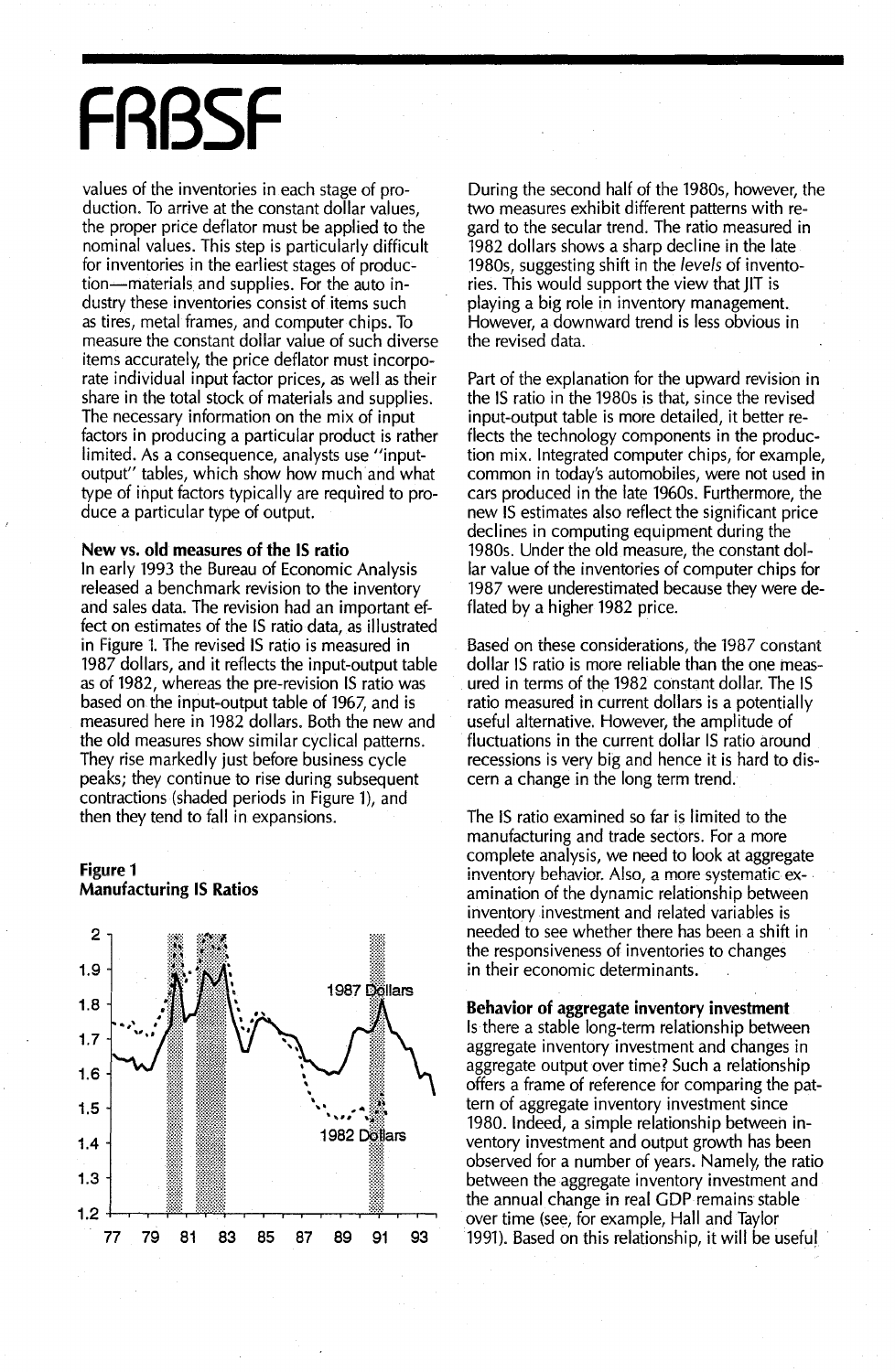to see whether the observations in the 1980s, the period when JIT would have had the most impact, align with the general historical pattern between inventory investment and changes in output. Figure 2 presents the scatter plots of the two variables where the observations from 1948 to 1980 are marked by triangles and the observations since 1980 are marked by squares. The results do not support the contention that there has been a significant downward shift in inventory due to an improvement in inventory management techniques, because the post-1980 observations, as a group, are not different from the pattern seen in the observations for the earlier period.

Figure 2





This informal test is confirmed by econometric analysis (of a vector autoregression), which models the change in real GOP, inventory investment (both measured in 1987 dollars), consumer price inflation, and the 6-month commercial paper rate (the results are available from the author upon request). The latter two variables are included to capture the effects of inventory financing costs. Two identically specified econometric models were estimated for the periods 1959.Q2- 1980.Q4 and 1959.Q2-1989.Q4. If there had been a significant shift in the relationship during the 1980s, the model covering the whole sample

period would have been different from the first one estimated using data from 1959-1980: However, the dynamic behavior of the two models in response to an unforeseen change in output, or in the interest rate, is not substantially different across the two models.

Next, the dynamic simulations from the two models were examined to see whether there was a significant divergence. Both models were used to forecast inventory investment for 1994 through 1996 conditioned on the same set of information. The difference in the forecasts from the two models is quite small and statistically insignificant. in other words, the model estimated from the sample that includes the additional 10-year period from the 1980s is not materially different from the model estimated from the shorter sample.

#### Conclusion

The relationship between aggregate inventory investment and its key determinants does not appear to have shifted significantly since 1980. This finding does not deny that there have been technological developments in the area of inventory management, especially in manufacturing. However, the effect of any improvement in inventory management is not discernible in either the manufacturing sector or the aggregate real inventory investment data to this point.

> Chan Huh Economist

#### References

- Blinder, A.S., and L.J. Maccini. 1991. "Taking Stock: A Critical Assessment of Recent Research on Inventories." Journal of Economic Perspectives (Winter).
- Hall, R.E., and J.B. Taylor. 1991. Macroeconomics, 3rd edition. W.W. Norton & Company.
- Raira, Ernest. 1987. "Just-In-Time USA: Journey to World Class:' Journal of Purchasing and Materials Management.
- Ramey, V.A.1989. "Inventories as Factors of Production and Economic Fluctuations:' American Economic Review (June).
- Survey of Current Business. 1993. U.S. Department of Commerce (June).

Opinions expressed in this newsletter do not necessarily reflect the views of the management of the Federal Reserve Bank of San Francisco, or of the Board of Governors of the Federal Reserve System. Editorial comments may be addressed to the editor or to the author.... Free copies of Federal Reserve publications can be obtained from the Public Information Department, Federal Reserve Bank of San Francisco, P.O. Box 7702, San Francisco 94120. Phone (415) 974-2246, Fax (415) 974-3341.